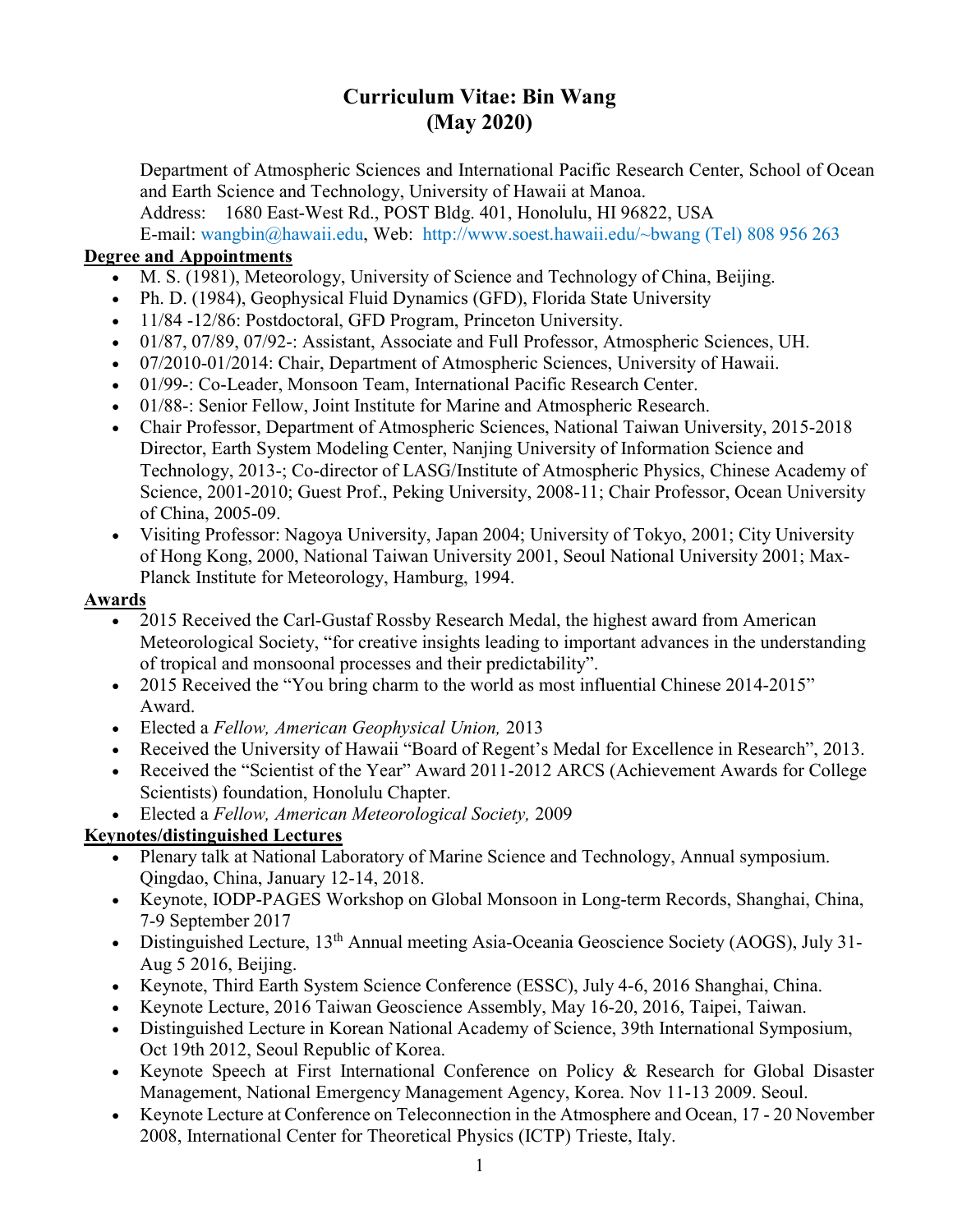- Keynote Speech at 3d Alexander von Humboldt International Conference on East Asian Summer Monsoon: Past, present and future, 27-31 August 2007, Beijing.
- Keynote speech on International Conference on "Celebrating the Monsoon", June 24-27 2007, Bangalore, India.
- Keynote Lecture at Workshop on Seasonal Climate Prediction August 7-18 2006, International Center for Theoretical Physics, Trieste, Italy.
- Deliver a Keynote at WMO/Winter MONEX: A Quarter Century and Beyond, April 4-7 2006, Kuala Lumpur.
- Deliver a Keynote Lecture at ICTP Workshop on Tropical Convection and MJO, March 14-18 2006, Trieste, Italy.

### Research highlight

- Area of expertise: General Fields: Climate Dynamics, Dynamic Meteorology, Tropical Meteorology, and Geophysical Fluid Dynamics. Specific areas: Global Monsoons, Tropical Intraseasonal Oscillation, El Nino-Southern Oscillation (ENSO), Climate Variability, Predictability and Prediction, Climate Changes, Tropical Cyclones, Atmosphere-Ocean Interaction, Atmospheric Waves and Instability.
- Refereed publications: Authored and co-authored more than 420 peer-reviewed papers (firstauthor paper: 94) on the subjects of Climate Dynamics, Atmospheric and Ocean Dynamics, Tropical Meteorology.
- Citation (Google Scholar): The total number of citations: Over 44,000. Citation number in 2019:  $~11.$   $~14.900.$  h-index:111.
- Books and book chapters: Edited two books and authors of 20 book chapters. "The Asian Monsoon", 2006, Ed. B. Wang, Springer/Praxis Publishing Co., New York, pp787. Hoskins, B., and B. Wang, 2006: Large scale dynamics, in "The Asian Monsoon", Ed. B. Wang, Springer/Praxis Publishing. New York, pp 357-415. Wang, B.: Theory, Chapter 10 in Tropical Intraseasonal Oscillation in the Atmosphere and Ocean. Eds. William K.-M. Lau and D. E. Waliser. Praxis Publishing. Second addition, 2011.
- Advisor to 24 PhDs and 10 MS graduates in Atmospheric Sciences.
- Mentor to more than 25 Postdoctoral fellows/visiting scientists since 2000.
- Research Grants: Since 2000 total amount of PI grants is about 10 million.

## International/National Committees

- 2016-present, member, International Science Advisory Panel, Centre for Climate Research Singapore (CSRS). Singapore.
- 2015-present, member, Science Review Panel, UK-China CSSP.
- 2012-2017, Co-Chair, Science Advisory Committee, Asian Pacific Economic Cooperation (APEC) Climate Center.
- 2010-2015, Chair, Advisory Board, Research Center for Environmental Changes (RCEC), Academia Sinica. Taiwan.
- 2010-2014, Chair and member, Advisory Board, Research Center for Environmental Changes (RCEC), Academia Sinica. Taiwan.
- 2007-Present, Co-Chair, Science Steering Committee, WCRP/CLIVAR-GEWEX Asian Monsoon Years (2007-2012).
- 2007-Present, Co-Chair, Advisory Committee, WMO/WWRP/TMR Monsoon Panel's Expert Team on Climate Impacts on Monsoon Weather.
- 2007-Present, Co-Chair, IGBP/PAGES Working Group on Global Monsoon and Low Latitude Dynamics.
- 2005-Present, Co-Chair (05-09) and member (09-), WCRP/ CLIVAR Asian-Australian Monsoon Panel (AAMP).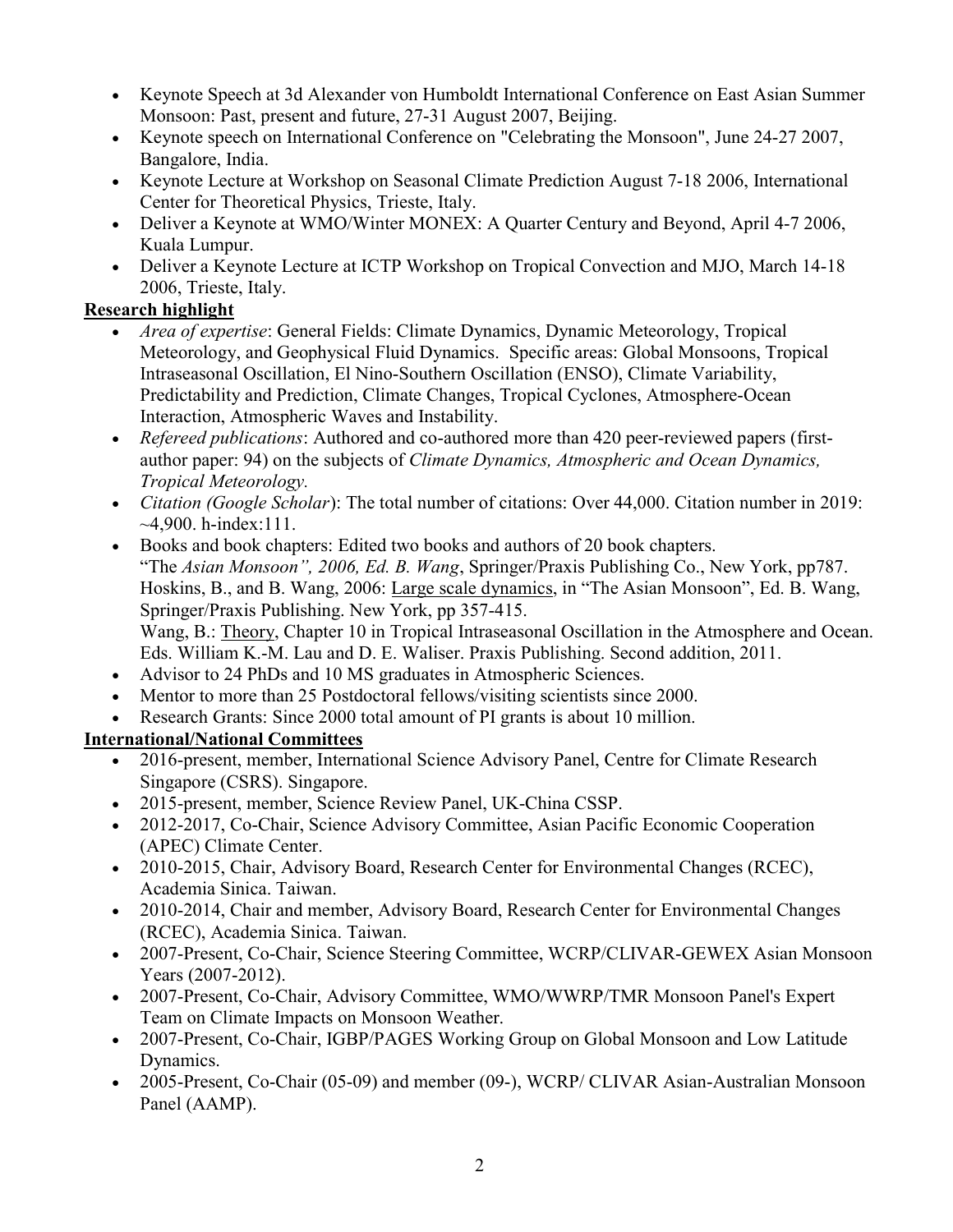- 2008-2010, National Research Council (NRC), Member, Committee on Assessment of Intraseasonal to Interannual Climate Prediction and Predictability.
- Member of Science Advisory/Steering Committees: WCRP/CLIVAR (04-08), WCRP-WWRP/YOTC (07-09), Center for Ocean-Land-Atmosphere Science (06-), College of Global Change and Earth System Science, Beijing Normal University (11-), National Climate Center of China (06-). National Key Lab for Atmos. Science and Geophysical Fluid Dynamics, Chinese Academy of Sciences (01-), AMS/Committee on Interaction of the Sea and Atmosphere (00-05).

#### Editorial Affiliations

- 2005-2009: Editor, Journal of Atmospheric Sciences, American Meteorological Society.
- 2008-2011: Editor, Asian-Pacific J. of Atmos. Sci..
- 2001-Present: Associated Editor, Advances in Atmospheric Sciences.
- 2001-Present: Advisory board, World Scientific Pub. Book Series on East Asian Meteorology.

#### SELECTED PUBLICATIONS (1985-Present)

(The number in the parenthesis indicates citation number by May 20202 from Google Scholar)

1. Wang, B., A. Barcilon, and L. N. Howard, 1985: Linear dynamics of transient planetary waves in the presence of damping. J. Atmos. Sci., 42, 1893-1910. Full paper.

 Obtained an approximate analytical solution for the Charney baroclinic instability model and showed that the maximum growth rate of the planetary-scale Green mode is one third of that of the most unstable synoptic-scale Charney mode.

- 2. Wang, B., and A. Barcilon, 1986: The Weakly nonlinear dynamics of a planetary Green mode and atmospheric vacillation. J. Atmos. Sci., 43, 1275-1287. Full paper.
- 3. Wang, B., and A. Barcilon, 1986: Two dynamic regimes of finite amplitude Charney and Green waves. *J. Atmos. Sci.*, 43, 1288-1296. Full paper.
- 4. Wang, B., and A. Barcilon, 1986: Moist stability of a baroclinic zonal flow with conditionally unstable stratification. J. Atmos. Sci., 43, 705-719. Full paper.

 The work extends classic Eady baroclinic model to include interactive convective heating and reveals the moist baroclinic instability can be three time stronger than dry baroclinic instability, explaining the explosive cyclonegensis.

- 5. Wang, B., 1987: The nature of CISK in a generalized continuous model. J. Atmos. Sci., 44, 1411- 1426. Full paper.
- 6. Wang, B., 1987: Another look at CISK in polar oceanic air masses. Tellus, 39A, 179-186. Full paper.
- 7. Wang, B., 1987: The development mechanism for Tibetan Plateau warm vortices. J. Atmos. Sci., 44, 2978-2994. Full paper.
- 8. Wang, B., and I. Orlanski, 1987: Study of a heavy rain vortex formed over the eastern flank of the Tibetan Plateau. Mon. Wea. Rev., 115, 1370-1393. Full paper.
- \*9. Wang, B., 1988: Dynamics of tropical low frequency waves: An analysis of the moist Kelvin wave. J. Atmos. Sci., 45, 2051-2065. Full paper. (313) The theoretical model, for the first time, elucidated the role of Boundary layer moisture convergence in selecting preferred planetary scale of intraseasonal Oscillation.
- 10. Wang, B., 1988: Comments on "An air-sea interaction model of intraseasonal oscillation in the tropics". J. Atmos. Sci., 45, 3521-3525. Full paper.
- 11. Wang, B., and J.-K. Chen, 1989: On the zonal-scale selection and vertical structure of equatorial intraseasonal waves. Quart. J. Roy. Meteor. Soc., 115, 1301-1323. Full paper.
- \*12. Rui. H., and B. Wang, 1990: Development characteristics and dynamic structure of tropical intraseasonal convection anomalies. J. Atmos. Sci., 47, 357-379. Full paper. (377)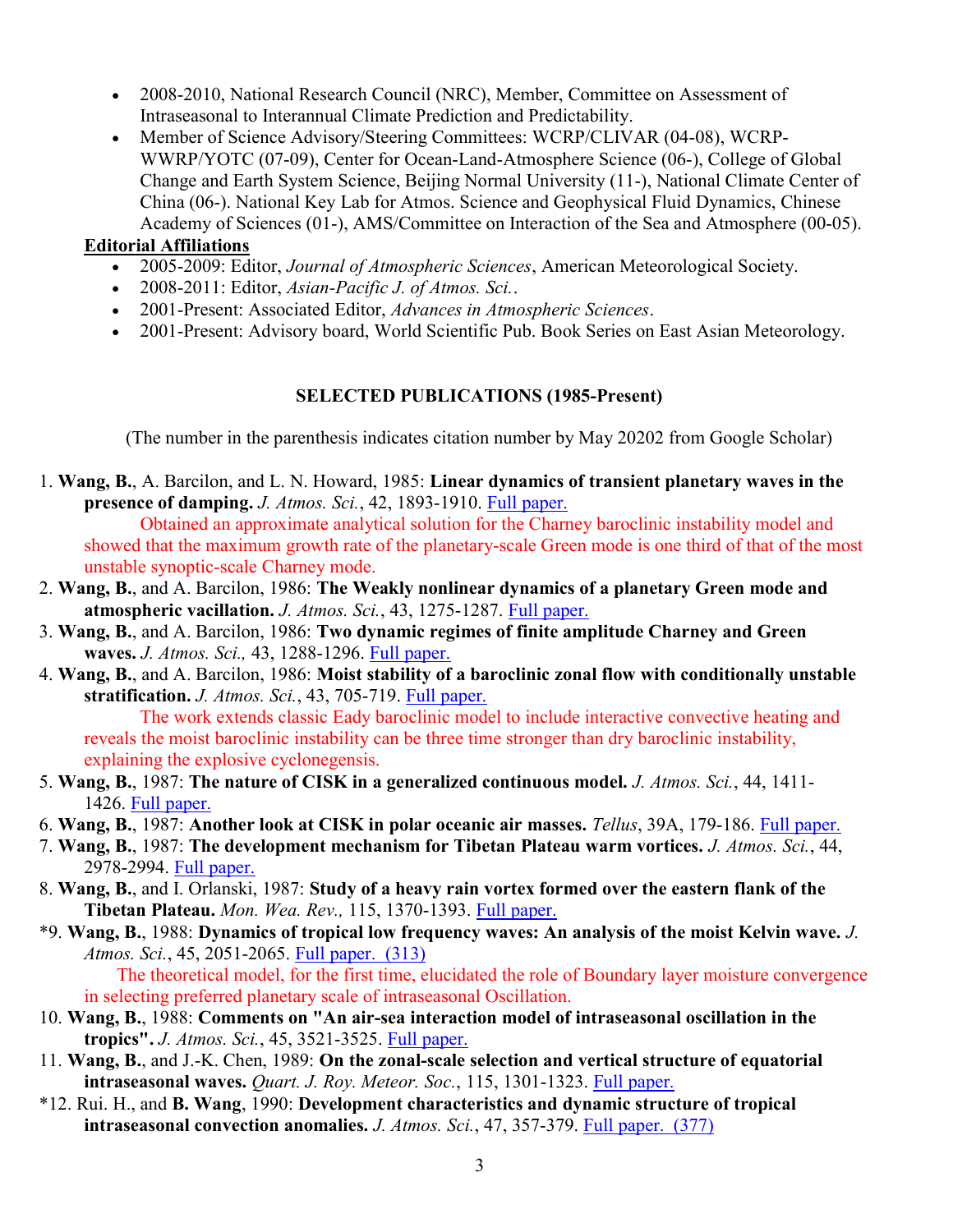Revealed, for the first time, 3-D circulation structures of the MJO convective anomalies and circulation systems

\*13. Wang, B., and H. Rui, 1990: Dynamics of the coupled moist Kelvin-Rossby wave on an equatorial beta-plane. J. Atmos. Sci., 47, 397-413. Full paper. (294)

Advanced one of the earliest theories of MJO, the *frictionally coupled moist Kelvin-Rossby wave* theory, to explain essential dynamics of the MJO. Addressed why MJO possesses a coupled Kelvin-Rossby wave structure, how these two types of waves can couple together through joint boundary layer moisture convergence and convection, and why the coupled wave packet selects slow eastward movement and has a planetary zonal circulation scale.

- \*14. Wang, B., and H. Rui, 1990: Synoptic climatology of transient tropical intraseasonal convection anomalies: 1975-1985. Meteor. Atmos. Phys., 44(1-4), 43-61. Full paper. (552) Revealed, for the first time, season-dependent 2-dimensional propagation pathway of tropical intraseasonal convective anomalies.
- 15. Wang, B., 1990: On the asymmetry of baroclinic instability between easterly and westerly shear. Tellus, 42A, 463-468. Full paper.
- 16. Wang, B., and X. Li, 1992: The beta drift of three-dimensional vortices: A numerical study. Mon. Wea. Rev., 120, 579-593. Full paper.
- 17. Wang, B., and Y. Xue, 1992: Behavior of a moist Kelvin wave packet with nonlinear heating. J. Atmos. Sci., 49, 549-559. Full paper.
- 18. Wang, B., 1992: The vertical structure and development of the ENSO anomaly mode during 1979- 1989. J. Atmos. Sci., 49, 698-712. Full paper. (105)
- 19. Zhu, B. and B. Wang, 1993: The 30-60-day convection seesaw between the tropical Indian and western Pacific Oceans. J. Atmos. Sci., 50, 184-199. Full paper. (104)
- 20. Wang, B. and T. Li, 1993: A simple tropical atmosphere model of relevance to short-term climate variations. J. Atmos. Sci., 50, 260-284. Full paper.
- 21. Wang, B., 1994: Climatic regimes of tropical convection and rainfall. J. Climate, 7, 1109-1118. Full paper. (120)

 A pioneering work proposed the hydrometeorological definition of monsoon based on the contrasting rainy summer and dry winter of the monsoon characteristics. This new definition extends the monsoon domains from the eastern hemisphere to the western hemisphere and from land to ocean.

- \*22. Wang, B. and Li. T., 1994: Convective interaction with boundary-layer dynamics in the development of a tropical intraseasonal system. J. Atmos. Sci., 51, 1386-1400. Full paper. (200)
- 23. Wang, B., 1994: On the annual cycle in the tropical eastern-central Pacific. J. Climate, 7, 1926- 1942. Full paper.
- 24. Wang, B., 1995: Interdecadal changes in El Nino onset in the last four decades. J. Climate, 8, 267- 258. Full paper. (705)

 Discovered the interdecadal changes in the ENSO onset in the late 1970s and attributed these changes to the shift in the Pacific mean state.

- 25. Wang, B., 1995: Transition from a cold to a warm state of the El Niño-Southern Oscillation Cycle. Meteor. Atmos. Phys., 56, 17-32. Full paper.
- 26. Wang, B., and X. Li, 1995: Propagation of a tropical cyclone in a meridionally varying zonal flow: An energetics analysis. J. Atmos. Sci., 52, 1421-1433. Full paper.
- 27. B. Wang., T. Li, and P. Chang, 1995: An intermediate model of the tropical Pacific Ocean. J. Phys. Oceanogr., 25, 1599-1616. Full paper.
- \*28. Wang, B., and X. Xie, 1996: Low-Frequency equatorial waves in vertically sheared zonal flow. Part I: Stable waves. J. Atmos. Sci., 53, 449-467. Full paper. (257)

Established a theory on vertical wind shear impacts on equatorial waves. The theory reveals that

- (a) westerly (easterly) vertical shear can trap equatorial Rossby waves to the upper (lower) troposphere;
- (b) vertical wind shear enables emanation of barotropic Rossby waves from the equator into extratropics;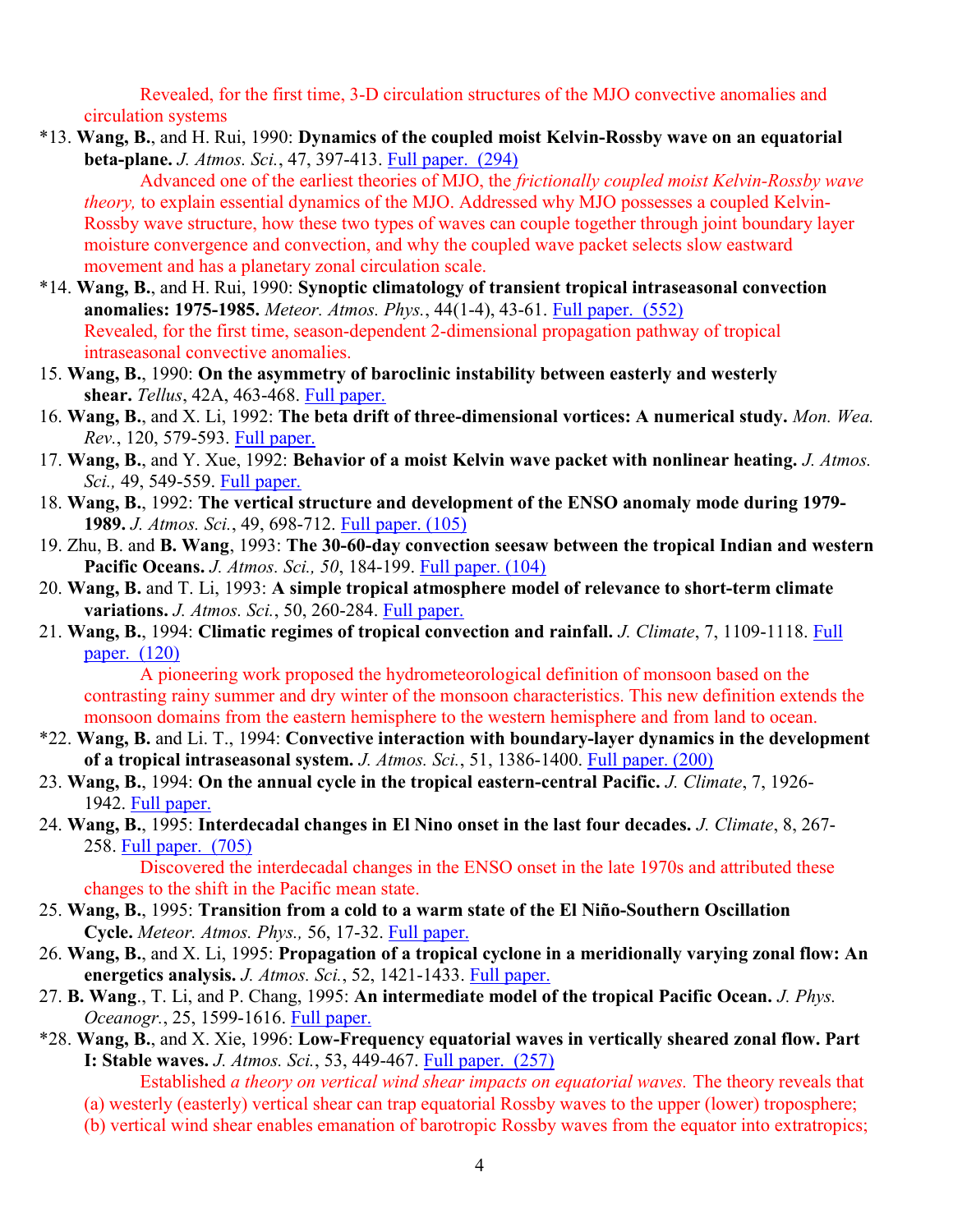and (c) an easterly vertical shear can dramatically change the horizontal structure of the moist equatorial Rossby waves. The theory shed lights on equatorial-extratropical teleconnection, the wave energy accumulation in the equatorial westerly duct, and the mechanisms of the northward propagation of ISO convection due to the effects of monsoonal vertical wind shear.

- 29. Xie, X. and B. Wang, 1996: Low-frequency equatorial waves in vertically sheared zonal flow. Part II: unstable waves. J. Atmos. Sci., 53, 3589-3605. Full paper (120) The theory extends Matsuno's (1966) theory to elucidate background flow and heating effects on equatorial waves. The theory explains why an equatorial symmetric forcing can produces equatorially asymmetric atmospheric response.
- \*30. Wang, B., and Y. Wang, 1996: Temporal structure of the Southern Oscillation as revealed by waveform and wavelet analysis. J. Climate, 9, 1586-1598. Full paper. (288)
- 31. Wang, B. and Z. Fang, 1996: Chaotic Oscillations of tropical climate: A dynamic system theory for ENSO. J. Atmos. Sci., 53, 2786-2802. Full paper. (136)
- \*32. Wang, B. and X. Xie, 1997: A model for the boreal summer Intraseasonal Oscillation. J. Atmos. Sci., 54, 72-86. Full paper. (385)

 Established the first theory for Boreal Summer Intraseasonal Oscillation (BSISO) that explains the origin of the break-active monsoon cycles. The theory highlights how the monsoon vertical wind shear and moist static energy distribution control ISO propagation and variance as well as sustain the active-break monsoon cycles.

- \*33. Wang, B., and X. Xu, 1997: Northern Hemisphere summer monsoon singularities and climatological intraseasonal oscillation. J. Climate, 10, 1071-1085. Full paper. (260)
- 34. Wang, B., X. Li, and L. Wu, 1997: Direction of hurricane beta drift in horizontally sheared flows. J. Atmos. Sci., 54, 1462-1471. Full paper.
- 35. Wang, B., and R. Wu, 1997: Peculiar temporal structure of the South China Sea summer monsoon. Adv. Atmos. Sci., 14, 177-194. Full paper.
- \*36. Wang, B., and X. Xie, 1998: Coupled Modes of the Warm Pool Climate System Part I: The Role of Air-Sea Interaction in Maintaining Madden-Julian Oscillation. J. Climate, 11, 2116-2135. Full paper. (231)

Advanced a theory to elaborate the coupled instability of the warm pool climate system. Demonstrated that the warm pool ocean-atmosphere interaction is conducive to intraseasonal, unstable coupled atmosphere-ocean modes through positive wind-evaporation/entrainment and cloud-radiation feedbacks. The theory explains observed features of the co-variability of MJO and ocean mixed layer variability that is confirmed by GCM experiments.

- 37. Wang, B., A. Barcilon, and Z. Fang, 1999: Stochastic Dynamics of El Nino-Southern Oscillation. J. Atmos. Sci., 56, 5-20. Full paper (116)
- 38. Wang, B., R. Wu, and R. Lukas, 1999: Roles of the western North Pacific wind variation in thermocline adjustment and ENSO phase transition. *J. Meteor. Soc. Japan*, 77, 1-16. Full paper. (136)
- 39. Wang, B., and Y. Wang, 1999: Dynamics of the ITCZ-Equatorial Cold Tongue Complex and Causes of the Latitudinal Climate Asymmetry. J. Climate, 12, 1830-1847. Full paper.
- \*40. Wang, B., and Z. Fan, 1999: Choice of South Asian Summer Monsoon Indices. Bull. Amer. Meteor. Sci., 80, 629-638. Abstract. Full paper. (744) First suggested the notion that Asian monsoon is driven by two relatively independent heat sources over the Bay of Bengal and the Philippine Sea, respectively.
- 41. Wang, B., R. Wu, and R. Lukas, 2000: Annual adjustment of the thermocline in the tropical Pacific Ocean. J. Climate, 13, 596-616. Full paper.
- \*42. Wang, B., R. Wu, and X. Fu, 2000: Pacific-East Asia teleconnection: How does ENSO affect East Asian climate? J. Climate, 13, 1517-1536. Full paper. (2054)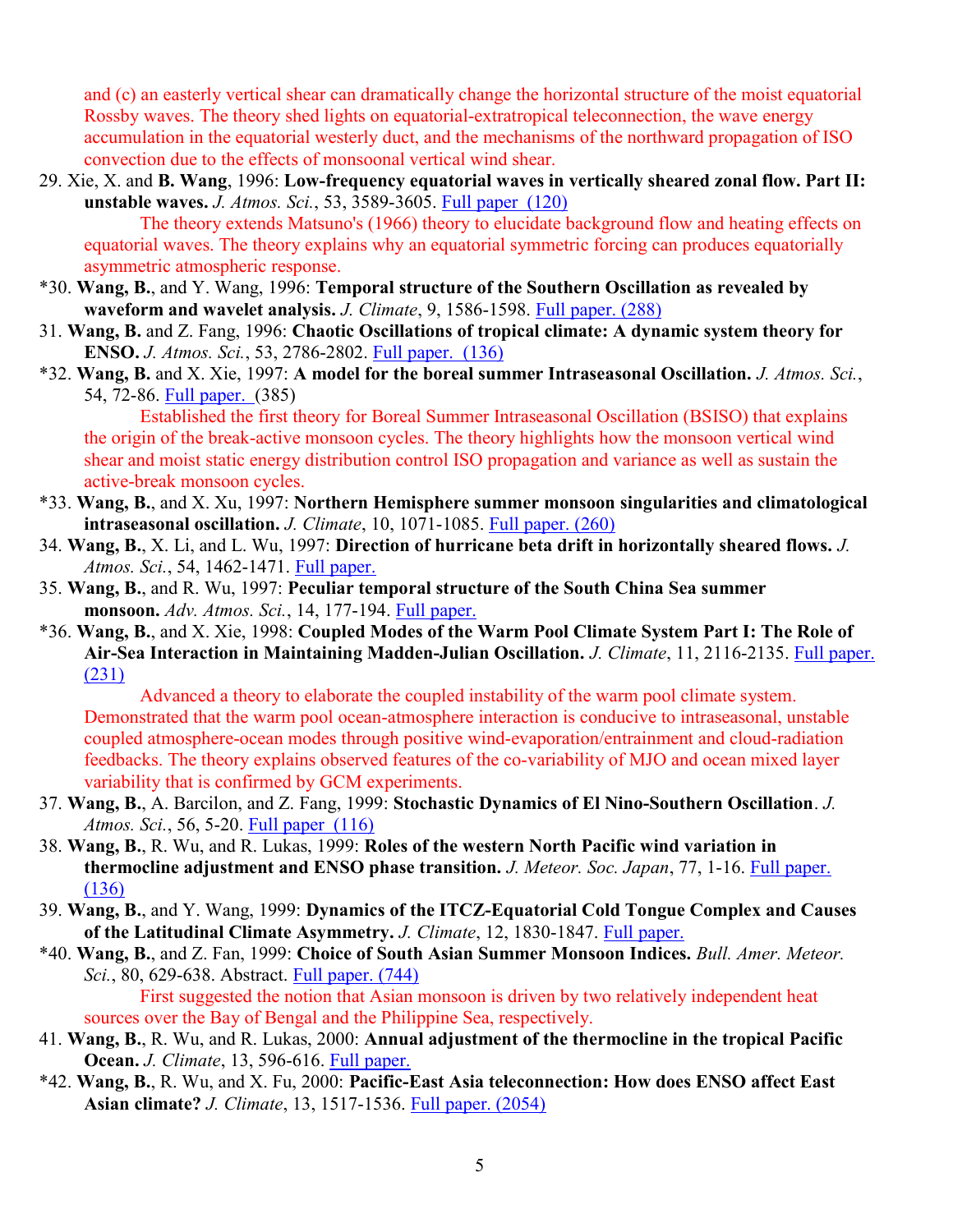Advanced an atmosphere-ocean interaction theory to explain El Nino-Southern Oscillation (ENSO)-East Asian Monsoon teleconnection. The theory elucidates how the positive thermodynamic feedback between moist atmospheric Rossby waves and underlying SST anomaly extends ENSO's impacts to upstream midlatitude during ENSO decaying phase, affecting East Asian monsoon.

- 43. Wang, B., and Z. Fang, 2000: Impacts of shortwave radiation forcing on ENSO: A study with a coupled tropical ocean-atmosphere model. Climate Dyn.16, 677-691. Full paper.
- \*44 Wang, B., R. Wu, K.-M. Lau, 2001: Interannual variability of the Asian summer monsoon: Contrasts between the Indian and the western North Pacific-East Asian monsoons. J. Climate, 14, 4073-4090. Full paper. (871)

 Elaborated distinct climatology and interannual variations of the South Asian and East Asian summer monsoons

- 45. Wang, B. and X. Fu, 2001: Processes determining the rapid reestablishment of the equatorial Pacific cold tongue/ITCZ complex. J. Climate, 14,2250-2265. Full paper.
- \*46. Kemball-Cook, S., and B. Wang, 2001: Equatorial waves and air-sea interaction in the boreal summer intraseasonal oscillation. J. Climate, 14,2923-2942. Full paper. (360)
- 47. Wang, B. and S. -I. An, 2001: Why the properties of El Niño changed during the late 1970s?, Geophys. Res. Lett., 28, 3709-3712. Full paper. (172)

 Established the interdecadal changes in ENSO periodicity and spatial structure and explained the underlying mechanisms.

\*48. Wang, B. and LinHo, 2002: Rainy season of the Asian-Pacific monsoon. J. Climate, 15, 386-398. Full paper. (921)

 A pioneering work that delineates the characteristics and linkage of the entire Asian monsoon rainy season.

- \*49. Wang, B., and J. C. L. Chan, 2002: How strong ENSO events affect tropical storm activity over the Western North Pacific. J. Climate, 15,1643-1658. Full paper. (825) Elucidated the mechanism by which ENSO affect tropical storm activity in the WNP, which offers a physical basis for seasonal prediction of tropical storms.
- \*50. Wang, B., and Q. Zhang, 2002: Pacific-East Asian teleconnection. part II: How the Philippine Sea anomalous anticyclone is established during El Nino development. J. Climate, 15, 3252-3265. Full paper. (374)
- 51. Wang, B., and S.-I. An, 2002: A mechanism for decadal changes of ENSO behavior: Roles of background wind changes. Climate Dyn., 18, 475-486. Full paper. (163)

\*52. Wang, B., R. Wu, and T. Li, 2003: Atmosphere-Warm Ocean interaction and its impacts on Asian-Australian Monsoon variation. J. Climate, 16, 1195-1211. Full paper. (586) Disclosed that the positive monsoon-warm ocean feedback and the annual variations of the monsoon mean states are two critical factors that control the interannual variability of the Asian-Australian monsoon system besides ENSO.

- \*53. Li, T., B. Wang, C.-P. Chang, and Y. Zhang, 2003: A theory for the Indian Ocean dipole-zonal mode. *J. Atmos. Sci.*, 60, 2119-2135. Full paper. (302)
- \*54. Wang, B., S. C. Clemons, and P. Liu, 2003: Contrasting the Indian and East Asian monsoons: implications on geologic timescales. Marine Geology, 201, 5-21. Full paper. (254)
- \*55. Wang, B., I.-S. Kang, and J.-Y. Lee, 2004: Ensemble Simulations of Asian-Australian Monsoon Variability by 11 AGCMs. J. Climate, 17, 803-818. Full paper. (374) Discovered that treating monsoon as a slave to SST forcing results in the failure of the atmospheric general circulation models (AGCMs) in reproducing summer monsoon rainfall, pointing to a

strategic weakness of the AMIP (Atmospheric Model Intercomparison Project), and the two-tier approach (predict monsoon anomalies with AGCM forced by predicted SST) for monsoon prediction \*56. Wang, B., LinHo, Yongsheng Zhang, and M.-M. Lu, 2004: Definition of South China Sea Monsoon

Onset and Commencement of the East Asia Summer Monsoon. J. Climate, 17, 699-710. Full paper. (304)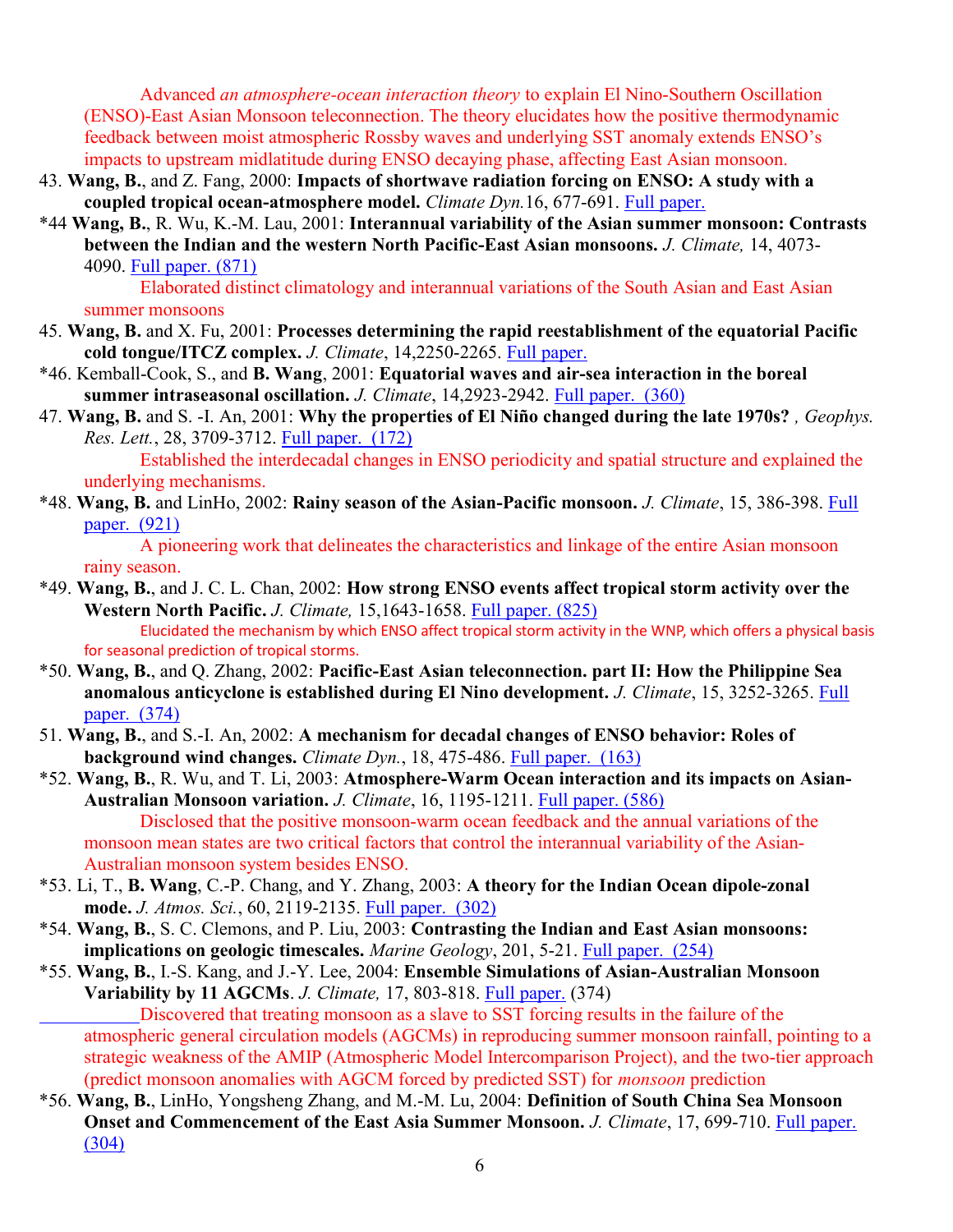\*57. Wang, B., Q. Ding, X. Fu, I.-S. Kang, K. Jin, J. Shukla, and F. Doblas-Reyes, 2005: Fundamental challenge in simulation and prediction of summer monsoon rainfall. Geophys. Res. Lett., Vol. 32, No. 15, L15711, doi: 10.1029/2005GL022734 12. Full paper. (566)

With observed data and multi-model seasonal hindcast experiments, this work demonstrates the necessity for using coupled model for summer monsoon prediction, shifting the paradigm of the boundary-forced predictability" to "coupled monsoon-ocean predictability".

- 58. Wang, B., P. J. Webster, H. Teng, 2005: Antecedents and self-induction of active-break south Asian monsoon unraveled by satellites. Goephys. Res. Lett., 32, L04704. Full paper.
- \*59. Ding, Qinghua and Bin Wang, 2005: Circumglobal teleconnection in the Northern Hemisphere Summer. J. Climate, 18, 3483-3505. Full paper. (625)

Discovered the *boreal summer Circum-Global Teleconnection*, which is the counterpart of the winter Pacific-North America teleconnection. This finding lays a foundation for northern summer extratropical seasonal and intraseasonal predictions.

- 60. Wang, B., and S.-I. An 2005: A method for detecting season-dependent modes of climate variability: S-EOF analysis. Geophys. Res. Lett., Vol. 32, L15710. Full paper.
- \*61. Wang, B., and Q. Ding, 2006: Changes in global monsoon precipitation over the past 56 years. Geophys. Res. Lett., 33, L06711, doi: 10.1029/2005GL025347. Full paper. (286) A pioneering works that delineates the global monsoon variability.
- 62. Wang, B., Q. Ding, and J. Jhun, 2006: Trends in Seoul (1778-2004) summer precipitation. Geophys. Res. Lett., 33, L15803, doi: 10.1029/2006GL026418. Full paper.
- 63. Wang, B., P. Webster, K. kikuchi, T. Yasunari, and Y. Qi, 2006: Boreal summer quasi-monthly oscillation in the global tropics. *Climate Dyn.*, 27, 661-675. Full paper.  $(111)$
- 64. Wang, B., J.-G. Jhun, and B.-K. Moon, 2007: Variability and singularity of Seoul, South Korea, rainy season (1778-2004). *J. Climate*, 20, 2572-2580. Full paper.
- \*65. Wang, B., and Q. Ding, 2008: Global monsoon: Dominant mode of annual variation in the tropics. Dynamics of Atmos. and Ocean, special issue 2, doi: 10.1016/j.dynatmoce.2007.05.002. Full paper. (294)
- 66. Wang, B., and X. Zhou, 2008: Climate variation and prediction of rapid intensification in tropical cyclones in the western North Pacific. Meteor. Atmos. Phys., doi: 10.1007/s00703-006-0238-z. Full paper.
- \*67 Wang, B., J. Yang, T. Zhou, and B. Wang, 2008: Interdecadal Changes in the Major Modes of Asian-Australian Monsoon Variability: Strengthening Relationship with ENSO since the Late 1970s. J. Climate, 21, 1771-1789, doi: 10.1175/2007JCLI1981.1. Full paper. (220)
- 68. Wang, B., J.-Y. Lee, I.-S. Kang, J. Shukla, J.-S. Kug, A. Kumar, J. Schemm, J.-J. Luo,T.Yamagata, and C.- K. Park, 2008: How accurately do coupled climate models predict the leading modes of Asian-Australian monsoon interannual variability? Climate Dyn., 30, 605-619, doi: 10.1007/s00382-007- 0310-5. Full paper. (133)
- \*69. Wang, B., Z. Wu, Jianping. Li, Jian Liu, C.-P. Chang, Y. Ding, and G.-X. Wu, 2008: How to Measure the Strength of the East Asian Summer Monsoon? J. Climate, 21, 4449-4463, doi: 10.1175/2008JCLI2183.1. Full paper. (440)
	- Elaborated unique features of East Asian monsoon variability
- 70. Wang, B., and H. Yang, 2008: Hydrological issues in lateral boundary conditions for regional climate modeling: simulation of east asian summer monsoon in 1998. Climate Dyn., 31, 477-490, doi: 10.1007/s00382-008 0385-7. Full paper.
- \*71. Wang, B., Q. Bao, B. Hoskins, G. Wu, Y. Liu, 2008: Tibetan Plateau warming and precipitation changes in East Asia. Geophys. Res. Lett., 35, L14702, doi: 10.1029/2008GL034330. Full paper. (432)
- \*72. Wang, B., J.-Y. Lee and co-authors, 2009: Advance and Prospectus of Seasonal Prediction: Assessment of the APCC/CliPAS 14-model ensemble retrospective seasonal prediction (1980- 2004). Climate Dyn., 33, 93-117, doi: 10.1007/s00382-008-0460-0. Full paper. (340)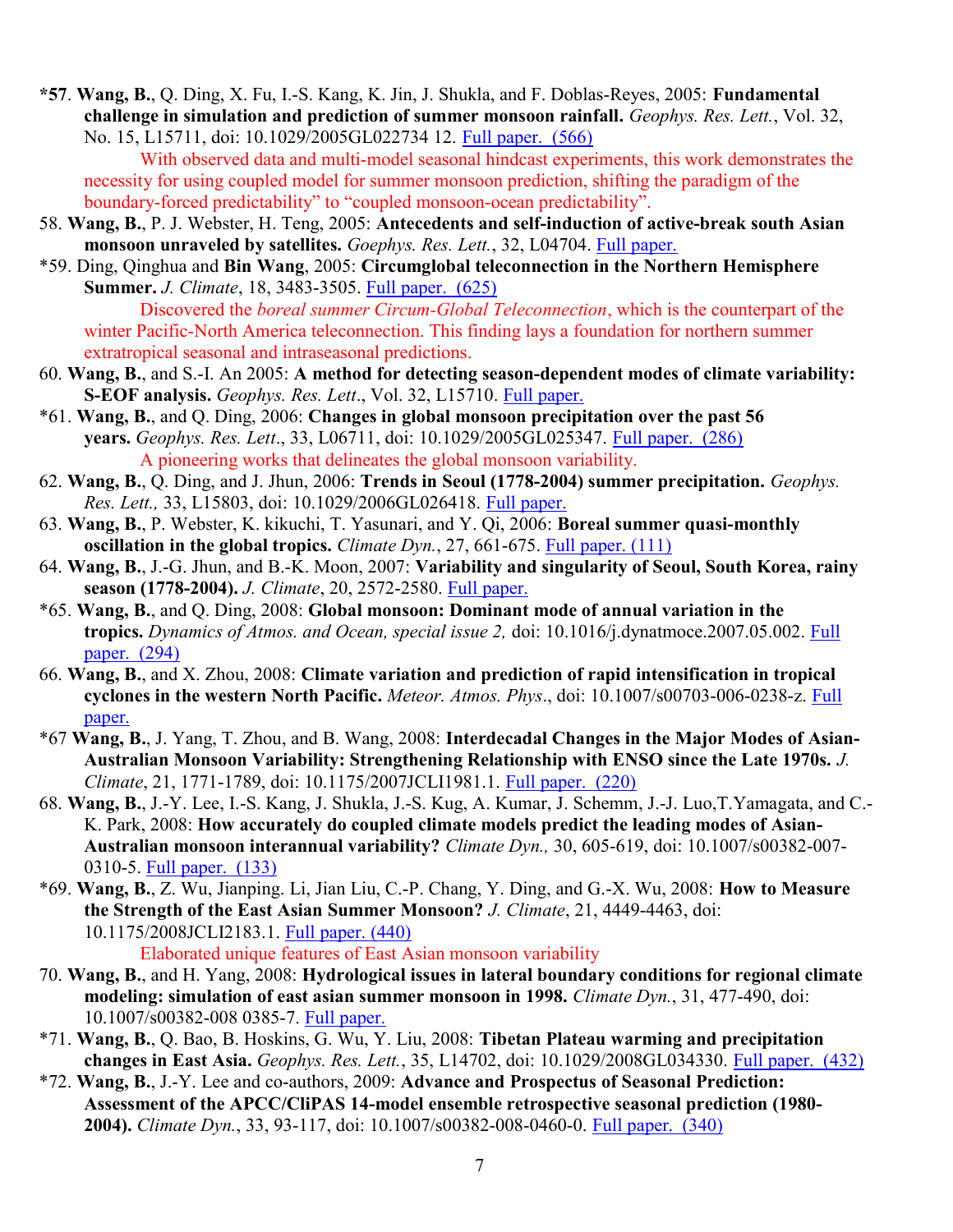Led "Climate Prediction and its Application to Society" project in support of Asian Pacific Economic Cooperation (APEC) Climate Center, which has provided leadership in two international dynamical model experiments: the "Multi-model Seasonal Hindcast Experiment" in 2005-2006.

- 73. Wang, B., Q. Ding, and V. Joseph, 2009: Objective definition of the Indian summer Monsoon onset. J. Climate, 22, 3303-3316. Full paper. (123)
- 74. Wang, B., J. Liu, J. Yang, T.-J. Zhou and Z. W.-Wu, 2009: Distinct principal modes of early and late summer rainfall anomalies in East Asia. J. Climate, C3875. Full paper.
- \*75. Wang, B., F. Huang, Z. Wu, J. Yang, X. Fu, and K. Kikuchi, 2009: Multi-Scale Climate Variability of the South China Sea Monsoon: A Review. Dyn. Atmos. Ocean, 47, 15-37, doi: 10.1016/j.dynatmoce.2008.09.004. Full paper. (226)
- \*76. Wang, B., Z. Wu, C.-P. Chang, J. Liu, J. Li, and T. Zhou, 2010: Another Look at Interannual-to-Interdecadal Variations of the East Asian Winter Monsoon: The Northern and Southern Temperature Modes. J. Climate, 23, C1512. IPRC 653. Full paper. (197)
- 77. Wang, B., Y. Yang, Q. Ding, H. Murakami, and F. Huang, 2010: Climate control of the global tropical storm days (1965-2008). Geophys. Res. Lett., 37, L07704, doi: 10.1029/2010GL042487. Full paper.
- 78. Wang, B., H.-J. Kim, K. Kikuchi, and A. Kitoh, 2011: Diagnostic metrics for evaluation of annual and diurnal cycles. Climate Dyn.,37, 941-955, doi: 10.1007/s00382-010-877-0. Full paper.
- 79. Wang, B. and F. Liu, 2011: A Model for Scale Interaction in the Madden-Julian Oscillation. J. Atmos. Sci., 68, 2524-2536. Full paper.
- \*80. Wang, B., Liu J, Kim HJ, Webster PJ, and Yim SY, 2012: Recent Change of the Global Monsoon Precipitation (1979-2008). Climate Dyn..,39, 1123-1135, doi: 10.1007/s00382-011-1266-z. Full paper. (284)

 Established that the recent trends in global monsoon precipitation is mainly caused by natural multi-decadal variation (70%) while anthropogenic contribution may be minor (30%).

81. Wang, B., S. Xu, and L. Wu, 2012: Intensified Arabian Sea tropical storms. Nature, 489(7416), doi: 10.1038/nature11470. Full paper.

 Showed that the intensified tropical storm in the last 30 years over the Arabian Sea is not due to aerosol effects but due to an interdecadal variation around late 1990s which advanced monsoon onset over the Arabian Sea.

\*82. Wang, B., B. Xiang, and J.-Y. Lee, 2013: Subtropical High predictability establishes a promising way for monsoon and tropical storm predictions. PNAS, doi: 10.1073/pnas.1212646110. Full paper, part a. Full paper, part b. (328)

 Revealed the fundamental sources of predictability of the western Pacific Subtropical High, which paved a new way for seasonal prediction of East Asian rainfall and WNP tropical storm activities.

83. Liu, J., B. Wang, M. Cane, S.-Y. Yim, and J.Y. Lee, 2013: Divergent global precipitation changes induced by natural versus anthropogenic forcing. Nature, 493(7434), 656-659, doi: 10.1038/nature11784. Full paper, part a. Full paper, part b. (140)

 Discovered that divergent changes of the global precipitation to solar-volcanic and greenhouses gas forcing, which enlightens fundamental processes governing the climate change of hydrological cycle and global monsoon.

- \*84. Wang, B., J. Liu, H. J, Kim, P. J. Webster, S. Y. Yim, and B. Xiang, 2013: Northern Hemisphere Summer Monsoon Intensified by Mega-El Niño/Southern Oscillation and Atlantic multidecadal Oscillation. PNAS, doi: 10.1073/pnas. 1219405110 . Nature highlight. Full paper. (215) Revealed the mechanisms driven interannual, multidecadal and centennial variability of the global monsoon.
- 85. Wang, B., S-Y. Yim, J.-Y. Lee, J. Liu, K.-J. Ha, 2014: Future change of Asian-Australian monsoon under RCP 4.5 anthropogenic warming scenario. *Climate Dyn.*, 42 (1-2), 83-100, doi: 10.1007/s00382-013-1769-x. Full paper.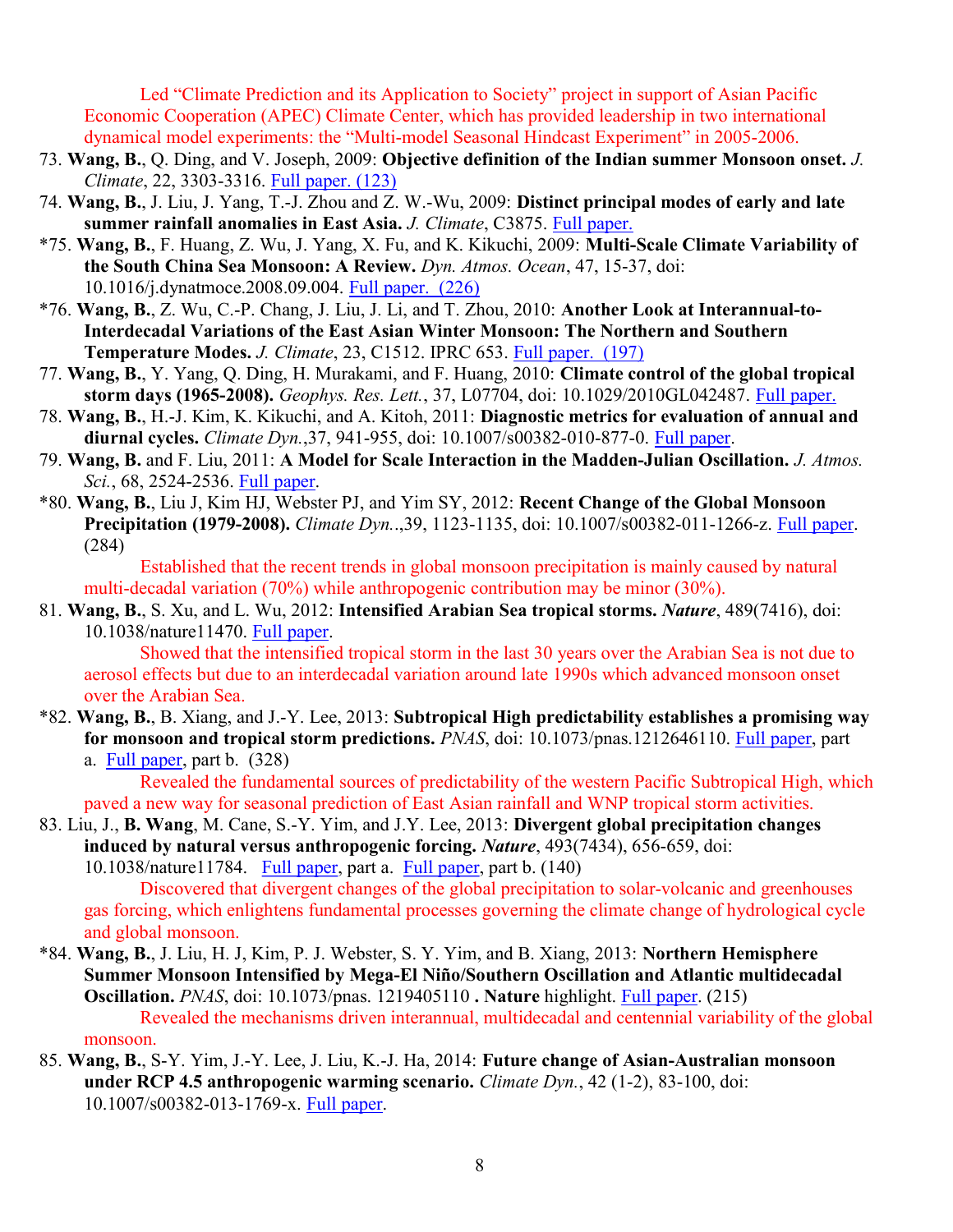- 86. Wang, B., B. Xiang, and J.-Y. Lee, 2015: Asian summer monsoon rainfall predictability: A predictable mode analysis. *Climate Dyn.*, 125(2), 281-290, doi: 10.1007/s00382-014-2218-1. Full paper.
- 87. Wang, B., B. Q. Xiang, J. Li, P. J. Webster, M. N. Rajeevan, J. Liu, and K. J. Ha, 2015: Rethinking Indian monsoon rainfall prediction in the context of recent global warming. Nature Communications, 6:7154 | doi: 10.1038/ncomms8154. Full paper.
- 88. Wang, B., F. Liu, and G. Chen, 2016: A trio-interaction theory for Madden–Julian oscillation. Geosci. Lett., 3:34, doi: 10.1186/s40562-016-0066-z. Full paper.

A general theory for MJO. Demonstrated the essential dynamics of MJO lie in the trio-interaction among convection, moisture and wave and boundary layer dynamics. Revealed propagation speed depends on the MJO zonal structural asymmetry and different cumulus parameterization yield differing MJO structure and propagation.

- 89. Wang, B., and G. S. Chen, 2016: A general theoretical framework for understanding essential dynamics of Madden–Julian oscillation. Climate Dyn., doi: 10.1007/s00382-016-3448-1. Full paper. Extend the coupled Rossby-Kelvin wave theory to include the moisture feedback and developed into a unified Trio-Interaction model of MJO, accommodating variety of simplified cumulus convective schemes, providing a unified theoretical framework for understanding essential dynamic of the MJO.
- 90. Wang, B., J. Y. Moon, 2017: An Anomalous Genesis Potential Index for MJO Modulation of Tropical Cyclones. J. Climate, 30(11), 4021-4035. Full paper.
- 91. Wang, B., J. Li, Q. He, 2017: Variable and robust East Asian monsoon rainfall response to El Niño over the past 60 years (1957-2016). Advance in Atmos. Sci., 34, 1235-1248, Full paper.
- 92. Wang, B., and S.-S. Lee, 2017: MJO propagation shaped by zonal asymmetric structures: Results from 24-GCM simulations. J. Climate, Full paper.
- 93. Wang, B., J. Li, M.A. Cane, J. Liu, P.J. Webster, B. Xiang, H.-M. Kim, J. Cao, and K.-J. Ha, 2018: Toward predicting changes in land monsoon rainfall a decade in advance. J. Climate, 31, 2699-2714. Full paper.

A pioneering work on decadal prediction of Northern Hemispheric land monsoon rainfall.

94. Wang. B., S-S. Lee, D. E. Waliser, et al., 2018: Dynamics-oriented diagnostics for the Madden-Julian Oscillation. J. Climate, Full paper.

A novel diagnostic metrics based on dynamic processes that drive MJO eastward propagation.

- 95. Wang, B., X. Luo, Yang, M.-Y., W. Sun, M. A. Cane, W. Cai, S.-W. Yeh, and J. Liu, 2019: Historical change of El Niño properties sheds light on future changes of extreme El Niño. PNAS, 116(45),  $22512-22517$ , www.pnas.org/cgi/doi/10.1073/pnas.1911130116. Full paper, part a. Full paper, part b. How extreme El Nino events will change under global change is of great societal concern and remains under debate in the past two decades. This work reveals climate change effects have shifted the El Niño onset location from the eastern Pacific to the western Pacific and caused more frequent extreme El Niño events since the 1970's. The findings provide a sound constraint on understanding how extreme El Nino events may change in the future under global warming. This paper was reported by AP and several others.
- 96. Wang, B., G. Chen, and F. Liu, 2019: Diversity of the Madden-Julian Oscillation. Science Advance, 5: eaax0220.

 Climate modeling and prediction of MJO remain a big challenge, partially due to lack of understanding the diversity of MJO. This is a pilot study of observed MJO diversity by objective cluster analysis of propagation patterns. The four types of propagation exhibit distinctive east-west asymmetric circulation and thermodynamic structures, shedding light on the mechanisms responsible for diversified MJO behavior and providing potential precursors for foreseeing MJO propagation.

- 97. Wang, B., X. Luo, and J. Liu, 2020: How robust is Asian precipitation-ENSO relationship during the industrial period (1901-2017). J. Climate, In press.
- 98. Wang, B., M. Biasutti, M. P. Byrne, C. Castro, C.-P. Chang, K. Cook, R. Fu, A. M. Grimm, K.-J.Ha, H. Hendon, A. Kitoh, R. Krishnan, J.-Y. Lee, J.P. Li, J. Liu, A. Moise, S. Pascale, M. K. Roxy, A. Seth, C.-